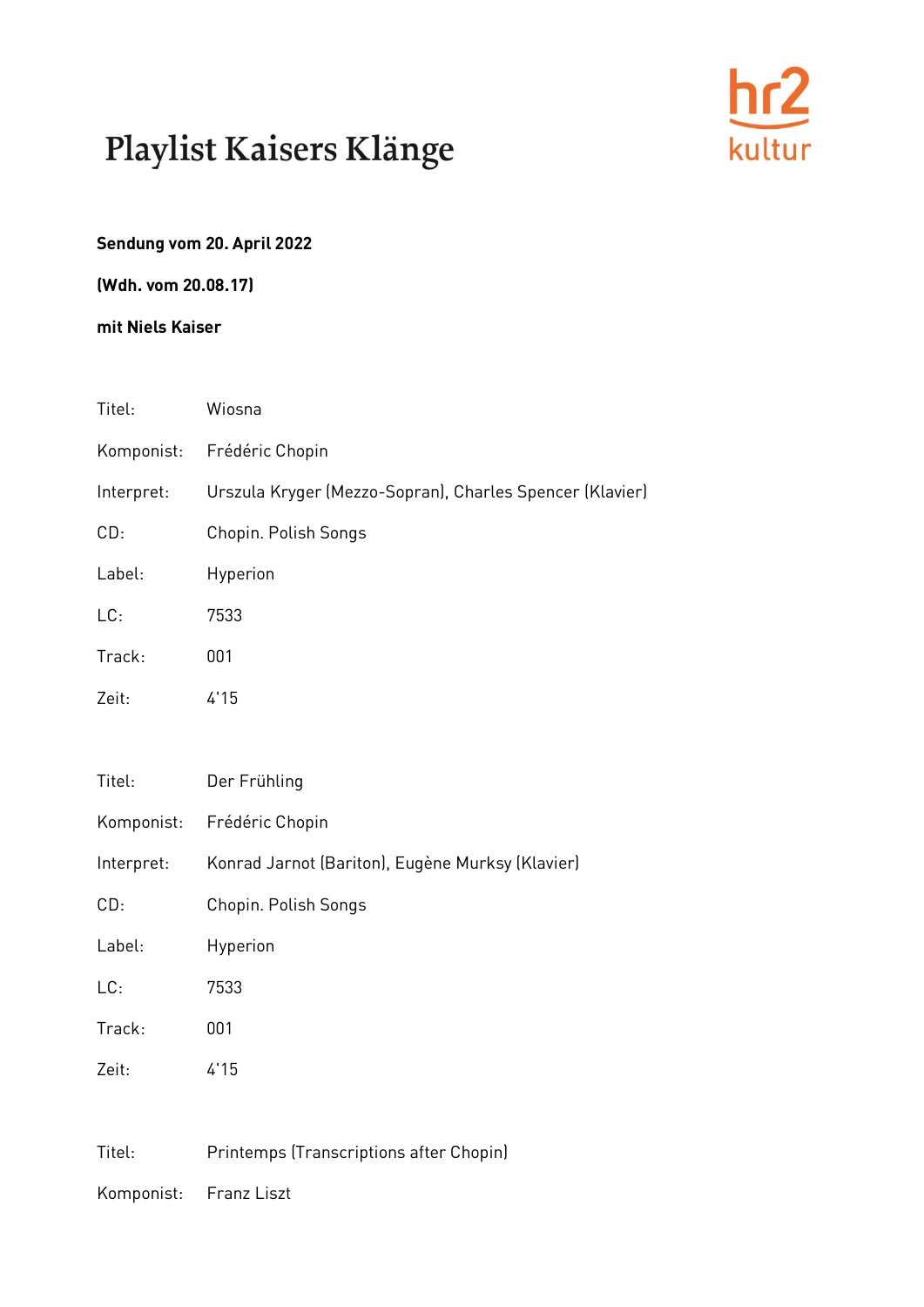

| Interpret: | Jean Micault (Klavier)              |
|------------|-------------------------------------|
| CD:        | Chopin & Liszt. Polish Songs        |
| Label:     | Discover International              |
| LC:        | 5406                                |
| Track:     | 121                                 |
| Zeit:      | 6'15                                |
|            |                                     |
| Titel:     | Nocturne in C sharp minor Op posth. |
| Komponist: | Frédéric Chopin                     |
| Interpret: | Angela Hewitt (Klavier)             |
| CD:        | Chopin. Nocturnes                   |
| Label:     | Hyperion                            |
| LC:        | 7533                                |
| Track:     | 101                                 |
| Zeit:      | 2'21                                |
|            |                                     |
| Titel:     | Nocturne in C minor Op posth.       |
| Komponist: | Frédéric Chopin                     |
| Interpret: | Angela Hewitt (Klavier)             |
| CD:        | Chopin. Nocturnes                   |
| Label:     | Hyperion                            |
| LC:        | 7533                                |
| Track:     | 102                                 |
| Zeit:      | 2'46                                |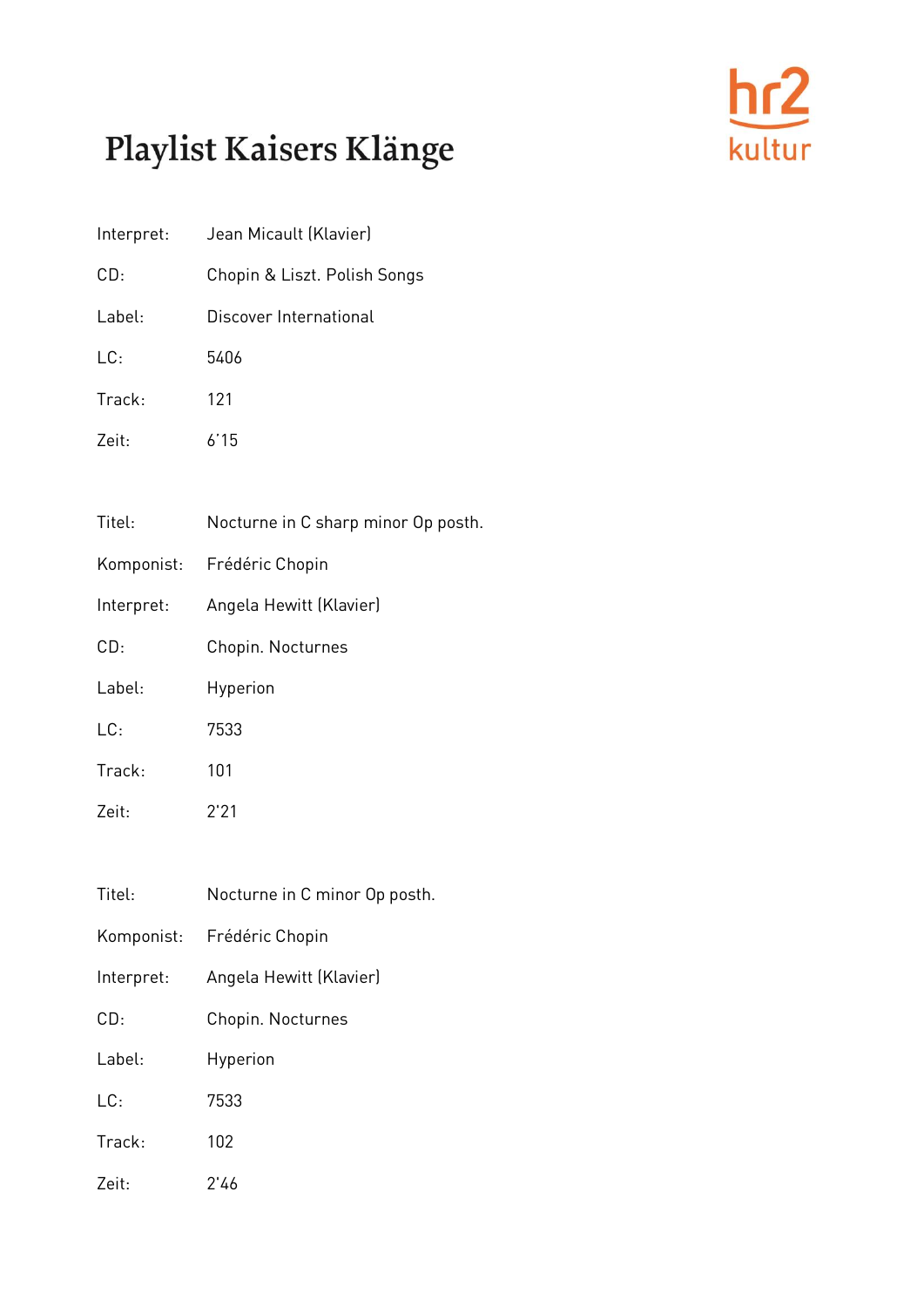

| Titel:     | Nocturne in D flat major Op 27 No 2 |
|------------|-------------------------------------|
| Komponist: | Frédéric Chopin                     |
| Interpret: | Angela Hewitt (Klavier)             |
| CD:        | Chopin. Nocturnes                   |
| Label:     | Hyperion                            |
| LC:        | 7533                                |
| Track:     | 110                                 |
| Zeit:      | 6'05                                |
|            |                                     |
| Titel:     | Nocturne in G minor Op 37 No 1      |
| Komponist: | Frédéric Chopin                     |
| Interpret: | Angela Hewitt (Klavier)             |
| CD:        | Chopin. Nocturnes                   |
| Label:     | Hyperion                            |
| LC:        | 7533                                |
| Track:     | 113                                 |
| Zeit:      | 6'18                                |

| Titel:     | Nocturne in G major Op 37 No 2 |
|------------|--------------------------------|
|            | Komponist: Frédéric Chopin     |
| Interpret: | Angela Hewitt (Klavier)        |
| CD:        | Chopin. Nocturnes              |
| Label:     | Hyperion                       |